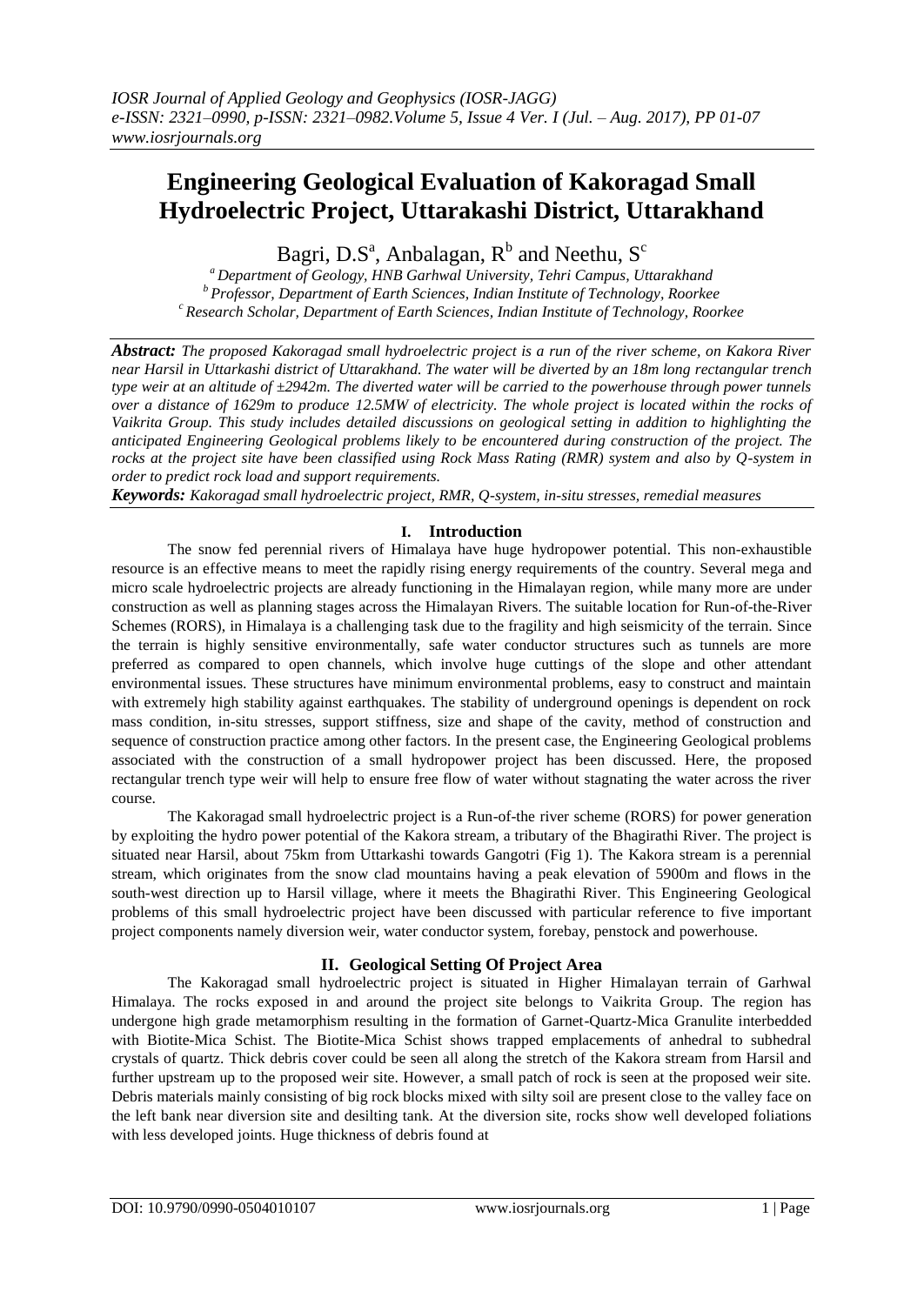

**Fig.1.** Location Map of study area



**Fig 2.** Geology around project site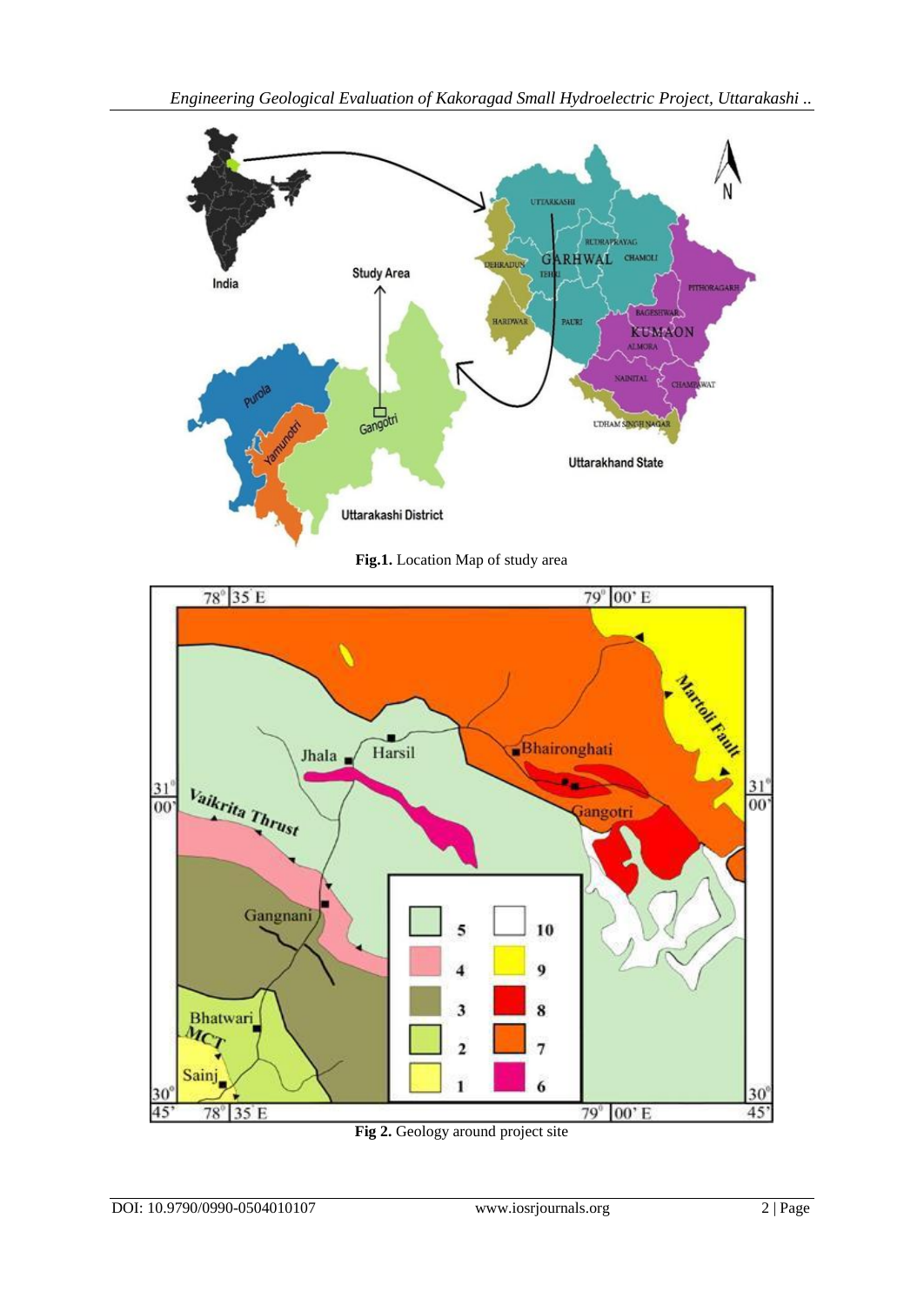- 1. Lesser Himalaya (LH) Proterozoic sequence: Higher Himalayan Crystallines (HHC)
- 2. Bhatwari Group-Porphyroblastic granite gneiss, garnetiferous mica schist, amphibolites
- 3. Mylonitized augen gneiss, mica schist, amphibolite
- 4. Phyllonite, schist
- 5. Sillimanite, kyanite, staurolite, garnetiferous schist, gneiss, migmatite
- 6. Augen gneiss
- 7. Bhaironghati granite
- 8. Gangotri leucogranite
- 9. Tethyan sedimentary zone
- 10. Glaciers, debris etc

diversion site surrounding the rock exposure contain minerals such as quartz, mica and other clay minerals. The in situ rocks exposures seen in diversion tunnel, forebay and powerhouse sites mainly consist of massive, hard and well jointed micaceous quartzites. Brown colored debris having silty clay matrix mixed with rock blocks of varying size are present along the proposed penstock site. The Geology around the project site is shown in Fig. 2.

# **III. Engineering Geological Problems Of Project Components**

# **3.1 Diversion weir**

Though the Kakora valley in general is tight and V-shaped in nature, the valley gets fairly widened to a width of about 20m to 25m at the proposed diversion weir site of the project ( $El \pm 2942$ m). A small patch of insitu rock present at the site is moderately weathered in nature. Fairly fresh to fresh rocks are likely to be available at depth. These are good rocks for tying the diversion weir on the left bank. Fairly fresh to fresh rocks are seen exposed on the right bank. The trench weir can be tied to the rocks seen on the banks

#### **3.2 Desilting tank**

The desilting tank is proposed to be located about 30m downstream of the weir site on the left bank at El ±2940m. The debris materials consisting of assorted rock blocks and alluvial boulders mixed with silty sand matrix are present at the site. In order to accommodate the tank, it may involve cutting of hill slope. Moreover, since the passage leading to the tank and tank itself will be located just adjoining the water course, suitable protection wall has to be designed around the construction area to protect it from floods.

#### **3.3 Power tunnel**

In view of the rugged rocky mountains and thick vegetation cover of trees and bushes in the entire area, it is planned to construct a 'D' shaped power tunnel of  $2m$  (width)  $\times$  2.5m (height) size to serve as the water conductor system with free water flow inside the tunnel. The inlet will be located at an elevation of  $\pm 2490m$ within debris materials. The power tunnel will be traversing through debris materials initially for a distance of about 100m and will pass through rocks afterwards. In the initial reaches, the tunnel may collapse during excavation due to loose nature of the debris materials. It is essential to provide continuous support in this reach until rock exposures are met with. The presence of groundwater inside the debris may also cause more unstable conditions on the roof of tunnel. Hence, the excavation should progress with utmost care so that over break conditions can be prevented.

# **3.4 Forebay**

The forebay is planned to be located close to the top of the Kakora ridge at a height of  $EL \pm 2490m$ . The slopes are steep at the planned forebay site with inclinations of about 45º towards N160°. Since the foliation dip into the hill and one of the two joints is askew to slope direction, they do not pose problems of slope stability. The other joint, though dipping in the same direction as that of slope it dips an angle (75º) more than that of slopes(45º). Hence this also will not create any problem of instability to the slope. Overall, it may be mentioned that the intersection due to joints and foliations within the rocks do not form unstable rock wedges and as such the slopes in general are stable in nature.

# **3.5 Penstock**

The penstock alignment, located in the Bhagirathi valley runs mostly on the debris materials resulted due to past landslides. The penstock with a diameter of 1.25m is located between elevations of 2939m and 2536m. The debris materials consist of brown colored silty clay matrix mixed with rock blocks of varying size ranging from 5 to 30cm, which constitute about 20% of the total materials. The debris materials are well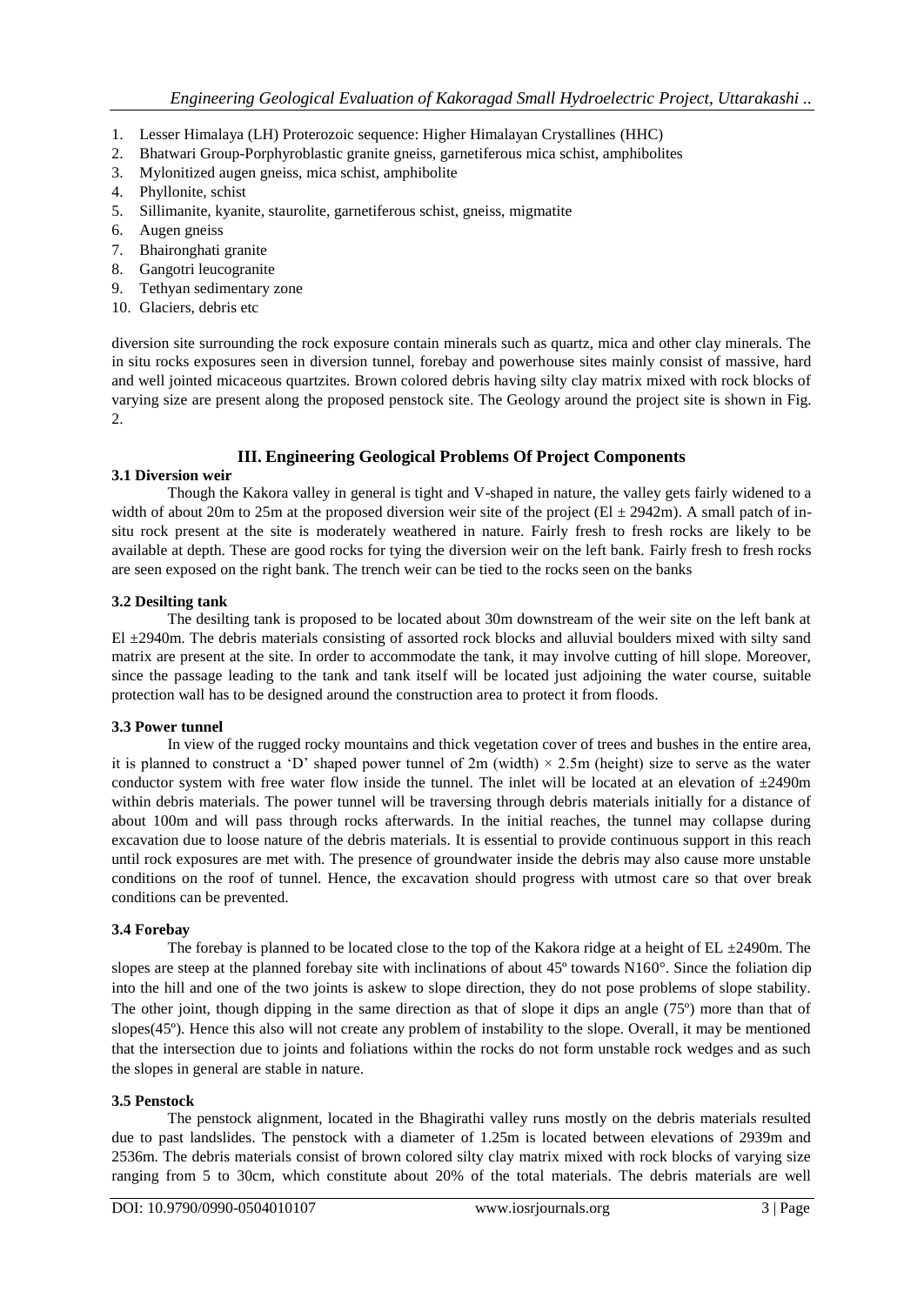compacted, stable and the bed rock may not be available at shallow depth, the thickness of the debris is likely to increase at lower levels close to power house. Hence, the anchor blocks may be designed taking into consideration of the debris present on the slopes.

#### **3.6 Powerhouse**

The powerhouse is located on the right bank of the Bhagirathi River at an elevation of 2536m on a small terrace close to the Bhagirathi River. The general slope above the powerhouse is about of 55<sup>°</sup> towards N 230º. At this site, the foliation which is the dominant geological discontinuity, dips into the hill and hence overall the slope is stable. However, the cut slopes and control measures have to be designed properly.

#### **IV. Rock Mass Classification Of Project Site**

The rocks exposed in different units of the project site have been classified using rock mass rating (RMR) system (Bieniawski, 1979) and Q-system (Barton et al., 1974). The shear strength parameters cohesion (c) and angle of friction (Φ°) are assessed by RMR system. Q-system has used to derive rock pressures and support requirements. The ratings of RMR and Q-system are shown in Table 1 and Table 2 respectively.

| Parameters/ Properties<br>of Rock Mass | Diversion            | Inlet                | Above tunnel<br>$H = 3400m$ | Forebay              | Power House               |
|----------------------------------------|----------------------|----------------------|-----------------------------|----------------------|---------------------------|
| Point Load Index(MPa)                  | 9.4                  | 4.7                  | 14.9                        | 9.7                  | 8                         |
| <b>RQD</b>                             | 20                   | 17                   | 20                          | 20                   | 20                        |
| Spacing of<br>Discontinuity            | 15                   | 10                   | 15                          | 10                   | 10                        |
| Condition of<br>Discontinuity          | 30                   | 30                   | 30                          | 25                   | 30                        |
| <b>Ground Water</b><br>Condition       | 10                   | 15                   | 15                          | 15                   | 15                        |
| RMR value                              | 87                   | 84                   | 95                          | 82                   | 87                        |
| Class No                               | I                    | I                    | $\mathbf I$                 | I                    | $\mathbf I$               |
| Average stand up time                  | 20yr for 15m<br>span | 20yr for<br>15m span | 20yr for 15m<br>span        | 20yr for<br>15m span | 20yr for 15m<br>span span |
| Cohesion(c) of Rock<br>Mass(MPa)       | >0.4                 | >0.4                 | >0.4                        | >0.4                 | >0.4                      |

**Table 1.** RMR values of rocks at different components

| Parameters | Diversion | Inlet          | $\overline{\phantom{a}}$<br>Above tunnel | Fore bay       | Power House |
|------------|-----------|----------------|------------------------------------------|----------------|-------------|
| <b>RQD</b> | 98.5      | 85.3           | 95.2                                     | 95.2           | 91.9        |
| ${\rm Jn}$ | 6         | 6              | 9                                        | 12             | 6           |
| ${\rm Jr}$ | 3         | 3              | 4                                        | 3              | 4           |
| Ja         |           | $\overline{c}$ |                                          | $\overline{2}$ | 0.75        |
| Jw         |           |                |                                          |                |             |
| <b>SRF</b> | 1         |                |                                          |                |             |
| RQD/Jn     | 16.4      | 14.2           | 10.5                                     | 7.9            | 15.3        |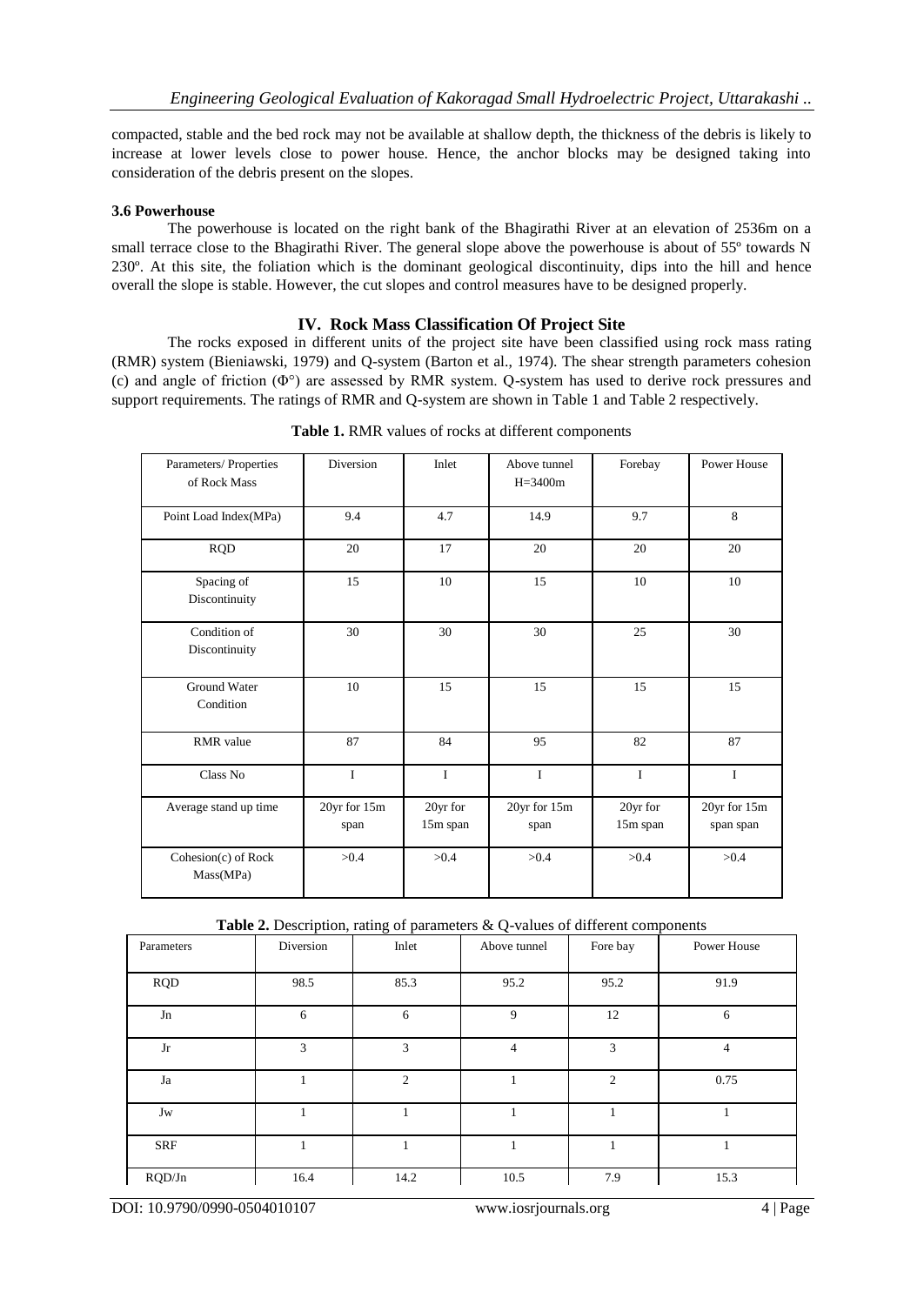| Jr/Ja                                             | 2            | 1.5             | 4            | 1.5          | 5.3          |
|---------------------------------------------------|--------------|-----------------|--------------|--------------|--------------|
| Jw/ SRF                                           |              |                 |              |              |              |
| Q-Value                                           | 49.2         | 21.3            | 42           | 11.85        | 81.1         |
| Frictional<br>angle( $\Phi$ °)<br>of<br>Rock Mass | $45^{\circ}$ | 45 <sup>o</sup> | $45^{\circ}$ | $45^{\circ}$ | $45^{\circ}$ |

Where  $Jn =$  Joint set number,  $Jr =$  Joint roughness number,  $Ja =$  Joint alteration number,  $Jw =$  Joint water parameter,  $SFR = \text{Stress reduction factor}, RQD = \text{Rock Quality Designation}$ 

# **V. Estimation Of Support Pressure**

# **5.1 Support pressure estimation using RMR**

Support pressure can be calculated from the formula;

 $P = [(100-RMR)/100] \times_{\gamma} B$  (1)

P = Support Load

 $B =$ Tunnel Width in m

 $_{\gamma}$  = Density of rock in Kg/m<sup>3</sup>

It is seen than very low support is required for the rock type with high RMR and relatively high support pressure is required for rocks of low RMR. Support pressure estimation for different units of the project is given using RMR system (Table 3).

| Parameters                   | Diversion | Inlet | Above tunnel | Fore bay | Power house |
|------------------------------|-----------|-------|--------------|----------|-------------|
| <b>RMR</b>                   | 87        | 84    | 95           | 82       | 87          |
| Tunnel width $(m)$           | 2.5       | 2.5   | 2.5          | 2.5      | 2.5         |
| of<br>Density<br>the         | 2760      | 3680  | 2654.55      | 2700     | 3111.1      |
| rock(Kg/m <sup>3</sup> )     |           |       |              |          |             |
| support                      | 897       | 1472  | 331.80       | 1215     | 1011.10     |
| pressure(Kg/m <sup>2</sup> ) |           |       |              |          |             |
|                              |           |       |              |          |             |
| Support                      | 0.00879   | 0.014 | 0.00325      | 0.0119   | 0.0099      |
| pressure(MPa)                |           |       |              |          |             |

**Table 3.** Support pressure estimation from RMR

# **5.2 Ultimate Support Pressure**

Barton et al (1974, 1975) plotted support capacities of 200 underground openings against the rock mass quality (Q). They found following empirical correlation for ultimate support pressure:

$$
P_{\nu} = (0.2 / J_{r}) Q^{-1/3}
$$
\n
$$
P_{h} = (0.2 / J_{r}) Q_{\nu}^{-1/3}
$$
\n(3)

Where,

 $Pv =$  Ultimate roof support pressure in MPa,  $Ph =$  Ultimate wall support pressure in MPa,  $Q =$  Rock mass quality

 $Qw =$  Wall rock mass quality

Here, the Jr value plays very important role in stability of underground openings. Consequently, support capacities may be independent of opening size as believed by Terzaghi (1946)

The wall factor Qw is determined by multiplying Q by a factor which depends on the magnitude of Q as given below.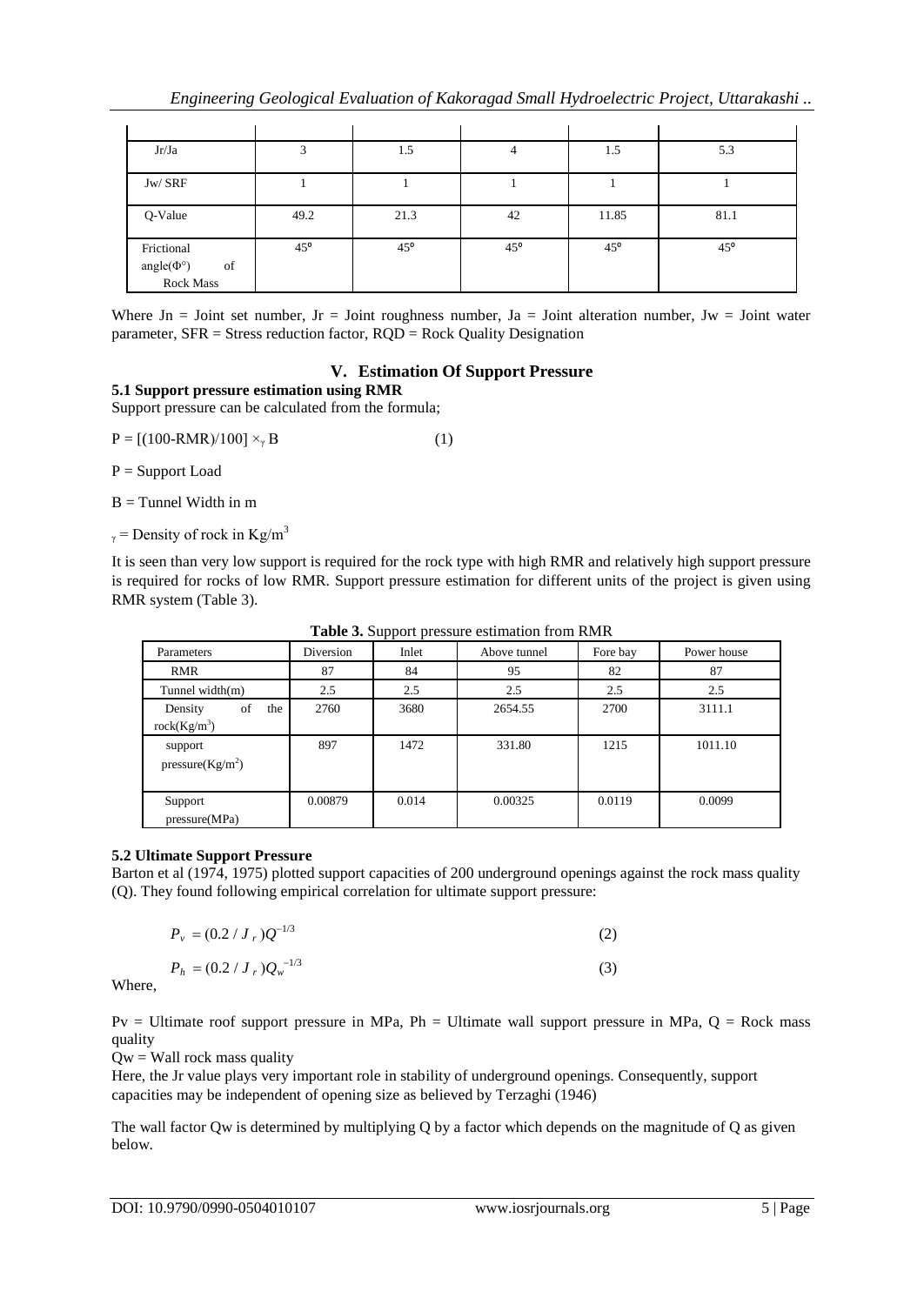| Range     | Wall      |
|-----------|-----------|
| of Q      | Factor Qw |
| >10       | 5.0 Q     |
|           |           |
| $0.1 - 1$ | 2.5 Q     |
| < 0.1     | 1.0 Q     |

Barton et al further suggested that if number of joints less than three, the ultimate roof pressure and ultimate wall pressure can be calculated as follows:

$$
P = \frac{\left[ 0.2 (J_n)^{1/2} \times Q^{-1/3} \right]}{1} \tag{4}
$$
\n
$$
P = \frac{\left[ 0.2 (J_n)^{1/2} \times Q_w^{-1/3} \right]}{1} \tag{5}
$$

**Table 4.** Shown the ultimate support pressure estimated for rocks at different components

| Parameters                    | Diversion            | Inlet   | Above tunnel         | Fore bay             | Power house          |
|-------------------------------|----------------------|---------|----------------------|----------------------|----------------------|
| O                             | 49.2                 | 21.3    | 42                   | 11.85                | 81.1                 |
| P <sub>V</sub> (Mpa)          | 0.0149               | 0.019   | 0.0144               | 0.029                | 0.01                 |
| Support<br>category           | 9                    | 13      | 9                    | 13                   | 9                    |
| of<br>Type<br>support         | B(utg)<br>$2.5 - 3m$ | Sb(utg) | B(uts)<br>$2.5 - 3m$ | B(utg)<br>$1.5 - 2m$ | B(utg)<br>$2.5 - 3m$ |
| Wall<br>factor<br>$(Qw = 5Q)$ | 246.0                | 106.5   | 210.0                | 59.25                | 405.5                |
| Ph(MPa)                       | 0.0087               | 0.0115  | 0.0084               | 0.0197               | 0.0055               |
| Support<br>category           | 9                    | 13      | 9                    | 13                   | 9                    |
| of<br>Type<br>support         | B(utg)<br>$2.5 - 3m$ | Sb(utg) | B(utg)<br>$2.5 - 3m$ | B(utg)<br>$1.5 - 2m$ | B(utg)<br>$2.5 - 3m$ |

 $Sb = Spot$  bolting, B systematic Bolting; (utg) = untensioned, grouted.

# **5.3 Estimation of maximum unsupported span**

The maximum unsupported span for different rock types under different conditions calculated from the following formula;

Maximum unsupported span =  $2 \times ESR \times Q^{0.4}$ 

Here, Excavation Support Ratio (ESR) = 1.6

| <b>Tuole of Muhimmin amorported span for focus at unferent focultons</b> |           |        |        |          |             |
|--------------------------------------------------------------------------|-----------|--------|--------|----------|-------------|
| Parameters                                                               | Diversion | Inlet  | Above  | Fore bay | Power house |
|                                                                          |           |        | tunnel |          |             |
|                                                                          | 49.2      | 21.3   | 42     | 11.8     | 81.1        |
| <b>ESR</b>                                                               | 1.6       | 1.6    | 1.6    | 1.6      | 1.6         |
| Maximum                                                                  | 15.2      | 10.876 | 14.27  | 8.617    | 18.567      |
| Unsupported                                                              |           |        |        |          |             |
| Span                                                                     |           |        |        |          |             |

**Table 5.** Maximum unsupported span for rocks at different locations

# **5.4 Calculation of Bolt and Anchor Length**

The Bolt (L) and Anchor Length (La) calculated by using following equation;

 $L = (2 + 0.15 B)/ ESR$  $La = 0.4 B/ESR$